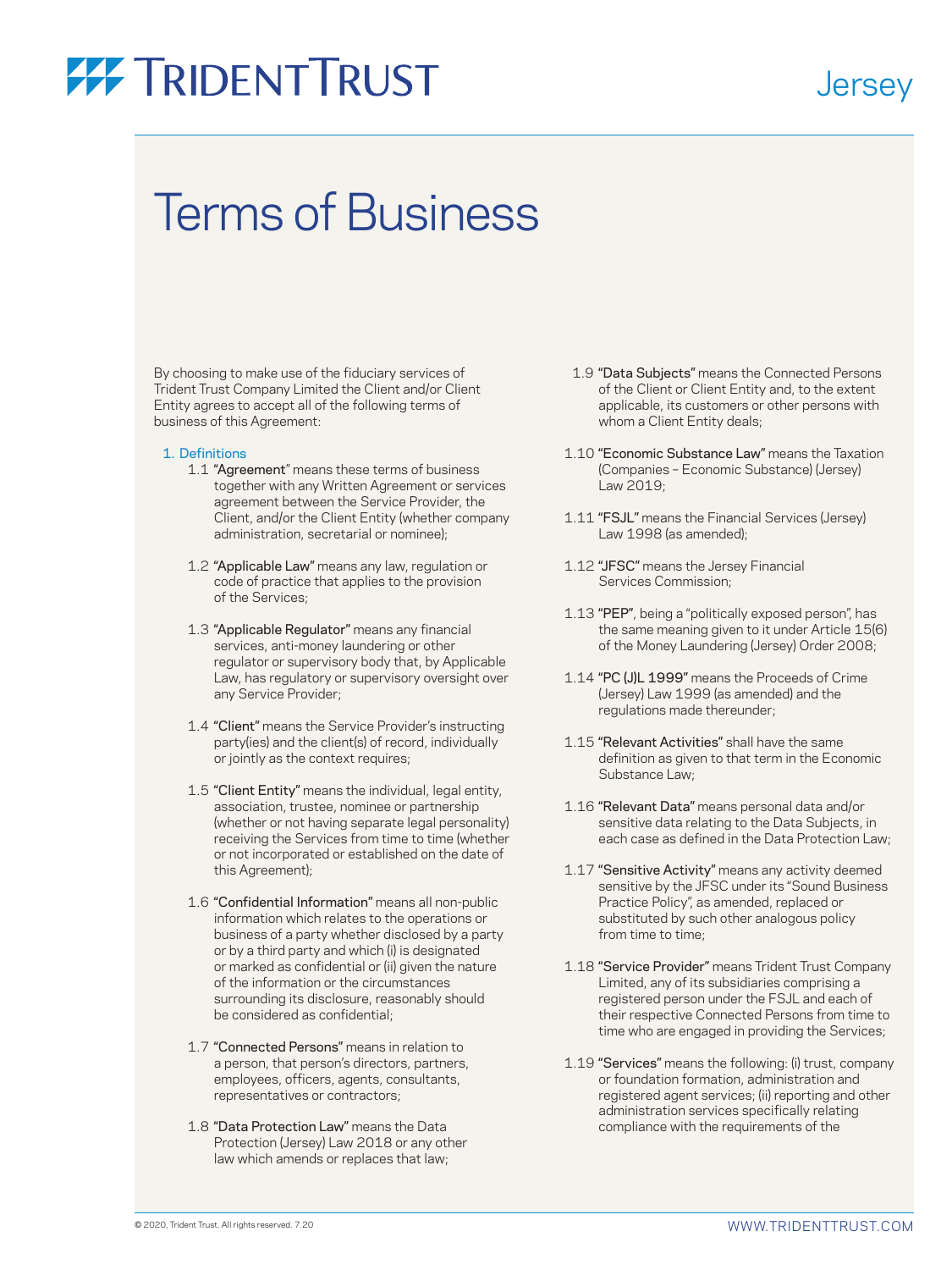**Jersey** 

Economic Substance Law; and (iii) any other ancillary services as may be agreed between the parties in the Agreement;

- 1.20 "Tax Information Exchange Agreements" means any laws, treaties and regulations created to enable automatic exchange of tax information and include the Agreement to Improve International Tax Compliance and to Implement FATCA entered into between Jersey and the United States of America on 13 December 2013, the Agreement to Improve International Tax Compliance entered into between Jersey and the United Kingdom on 22 October 2013 and the OECD Common Reporting Standard for Automatic Exchange of Financial Account Information; and
- 1.21 "Written Engagement" means any agreement in writing entered into by the Service Provider and the Client or a Client Entity relating to the terms of provision of the Services (including administration, management, nominee and custodian agreements).

### 2. Confirmations

- 2.1 This Agreement (as may be amended from time to time) constitutes the exclusive basis on which the Service Provider provides the Services to the Client or Client Entity. A copy of the Services Provider's terms of business may also be found at [www.tridenttrust.com](http://www.tridenttrust.com/).
- 2.2 When Services are provided pursuant to this Agreement, the representations relating to the Client or Client Entity will be deemed automatically to apply, unless the Client or Client Entity advises the Service Provider to the contrary, and are given in consideration of the Service Provider agreeing to provide the Services.
- 2.3 Trident Trust Company Limited and each member of its regulatory affiliation is licensed and regulated by the JFSC. The Services provided by the Service Provider are subject to the FSJL and the relevant codes of practice issued by the JFSC from time to time pursuant to the FSJL.

### 3. Scope of Agreement

- 3.1 These terms apply to:
	- 3.1.1 all Agreements;
	- 3.1.2. all agreements arising from and/or in relation to the Agreements; and
	- 3.1.3 all offers, proposals and quotations made by the Service Provider to the Client or Client Entity.
- 3.2 Any general terms and conditions of the Client, Client Entity or of any of its related entities are rejected explicitly.
- 3.3 Trident Trust Company Limited shall hold the benefit of the provisions of this Agreement for its benefit and on trust for the benefit of each Service Provider.

### 4. The Service Provider

- 4.1 The Service Provider will provide the Services (or such other services as may be agreed in writing between the Client and/or Client Entity and the Service Provider) with reasonable skill and care and in all cases as soon as reasonably practical. Time shall not be of the essence of this Agreement.
- 4.2 The Service Provider shall be entitled to retain any other entity which is part of the Service Provider's group and/or any sub-contractor to perform all or part of the Services on behalf of the Service Provider, without need for prior consent of the Client or Client Entity. Notwithstanding any such engagement, the Service Provider shall remain fully responsible for the fulfilment of any of its obligations under this Agreement.
- 4.3 The Service Provider shall only take instructions from the Client and/or Client Entity. Subject to Clause 11.2 and Clause 11.4, no instructions shall be taken from such third party or any information regarding the Client or the Client Entity will be provided to such third party without the Service Provider having first obtained the consent of the Client or Client Entity.
- 4.4 The Service Provider shall not be required or obliged to take any action which it considers to be unlawful or improper or which may cause it to incur any personal liability and the Service Provider shall not be liable for refusing to take any such action.
- 4.5 The Service Provider shall not provide the Client or Client Entity with any legal, tax, fiscal or exchange control advice in relation to or connection with any structure.
- 4.6 The Service Provider may confirm in writing to the Client or Client Entity any instructions and information given to it. Where the Service Provider does so, the Client or Client Entity is responsible for correcting any errors or misunderstandings. Unless and until the Service Provider is advised by the Client or a Client Entity otherwise, the Service Provider shall be entitled to proceed on the basis of the understanding of the instructions or information as set out in such confirmation.

[WWW.TRIDENTTRUST.COM](http://www.tridenttrust.com)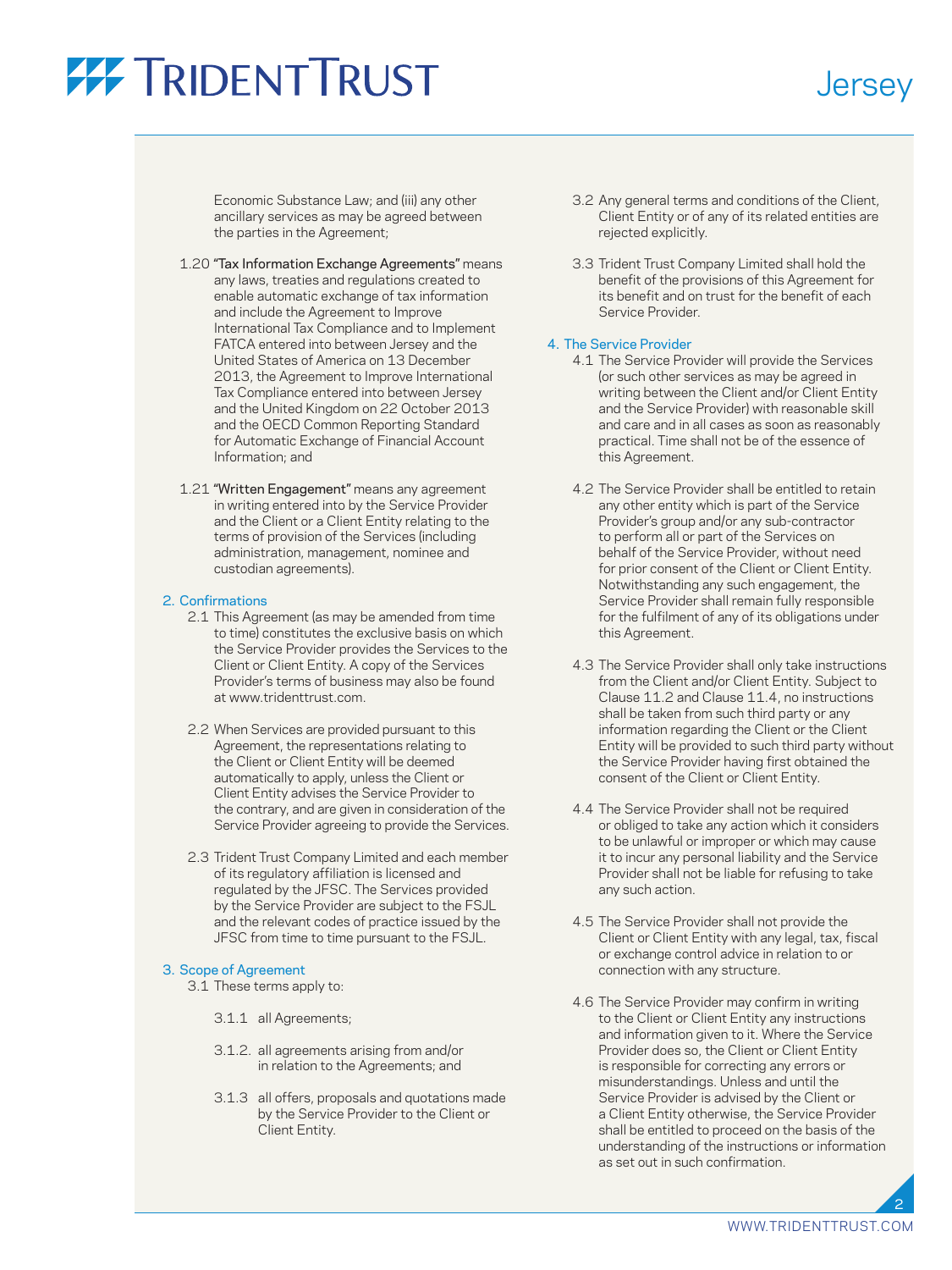### **Jersey**

### 5. Obligations of the Client and Client Entity

- 5.1 The Client and Client Entity are responsible for determining that the scope of the Services is appropriate for its needs.
- 5.2 The Client and Client Entity are responsible for providing and updating, in a timely manner, all information, assistance and facilities that the Service Provider may require to enable it to provide the Services. The Client and Client Entity shall provide information that is true, accurate and not misleading. The Service Provider may use the information and data furnished by the Client or Client Entity without further audit or verification.
- 5.3 The Client and Client Entity shall procure that the Service Provider is provided from time to time with any information relating to it or the persons concerned with it (including without limitation, its Connected Persons), the nature of its business, its ultimate beneficial owner(s), the origins of the funds used within the relevant structure of which it is part and any other information which it may hold and which the Service Provider is or may be required by Applicable Law or any Tax Information Exchange Agreements to collect, update and maintain to enable it to comply with the relevant regulations and requirements set forth therein and to determine the scope of the Services and the volume and nature of the transactions entered into by the Client or Client Entity.
- 5.4 In addition to the obligations in Clause 5.3, the Client and the Client Entity acknowledges that the Service Provider is required by Applicable Law to notify certain Applicable Regulators of changes in beneficial ownership or control of Client Entities within certain timeframes and to the standards required by the Applicable Regulator (including, without limitation, the JFSC of all changes in beneficial ownership and control (as determined in accordance with the standards of the Financial Action Task Force) of the Client Entity within 21 days of the change) and accordingly Client shall, and shall the procure that the Client Entity shall:
	- 5.4.1 notify the Service Provider at the earliest opportunity (and in any event within seven (7) days) of any change in a controller or a beneficial owner of the Client Entity; and
	- 5.4.2 respond to any inquiries raised by the Service Provider for the purposes of ascertaining, clarifying or verifying any changes in the controller(s) or beneficial owners(s) of a Client Entity to the

standard required by the Applicable Regulator as soon as practical (and in any event within seven (7) days) of receipt.

- 5.5 Furthermore, in addition to the obligations in Clauses 5.3 and 5.4 above, the Client and the Client Entity acknowledges that the Service Provider may be required by the Economic Substance Law to comply with certain reporting obligations in relation to the business and activities of the Client and the Client Entity and accordingly Client shall, and shall procure that the Client Entity shall:
	- 5.5.1 notify the Service Provider at the earliest opportunity (and in any event within seven (7) days) where the Client Entity currently undertakes, or proposes to undertake Relevant Activities in Jersey pursuant to the Economic Substance Law;
	- 5.5.2 respond to any inquiries raised by the Service Provider for the purposes of ascertaining, clarifying or verifying any information required under the Economic Substance Law as soon as practical; and
	- 5.5.3 do all other actions or provide other information as may be requested by the Service Provider for purposes of complying with the requirements under the Economic Substance Law.
- 5.6 The Client and Client Entity are responsible for obtaining all necessary tax and legal advice in all relevant jurisdictions and ensuring that, for the duration of the relationship with the Service Provider and thereafter, that the activities or proposed activities will not breach the laws of any relevant jurisdiction, including but not limited to the provisions of the Economic Substance Law and the Applicable Laws as the case may be. The Client and/or Client Entity shall provide the Service Provider with a copy of such advice in a timely manner, including any updates thereto that may be obtained from time to time.
- 5.7 The Client and Client Entity shall provide full details of and promptly inform the Service Provider of any changes in its contact details or any other details required to be maintained by the Service Provider to comply with its obligations under the Economic Substance Law and the Tax Information Exchange Agreements.
- 5.8 The Client and Client Entity acknowledges that the Service Provider is bound by regulatory and other obligations under all Applicable Laws and Tax Information Exchange Agreements and agrees that any action or inaction on the part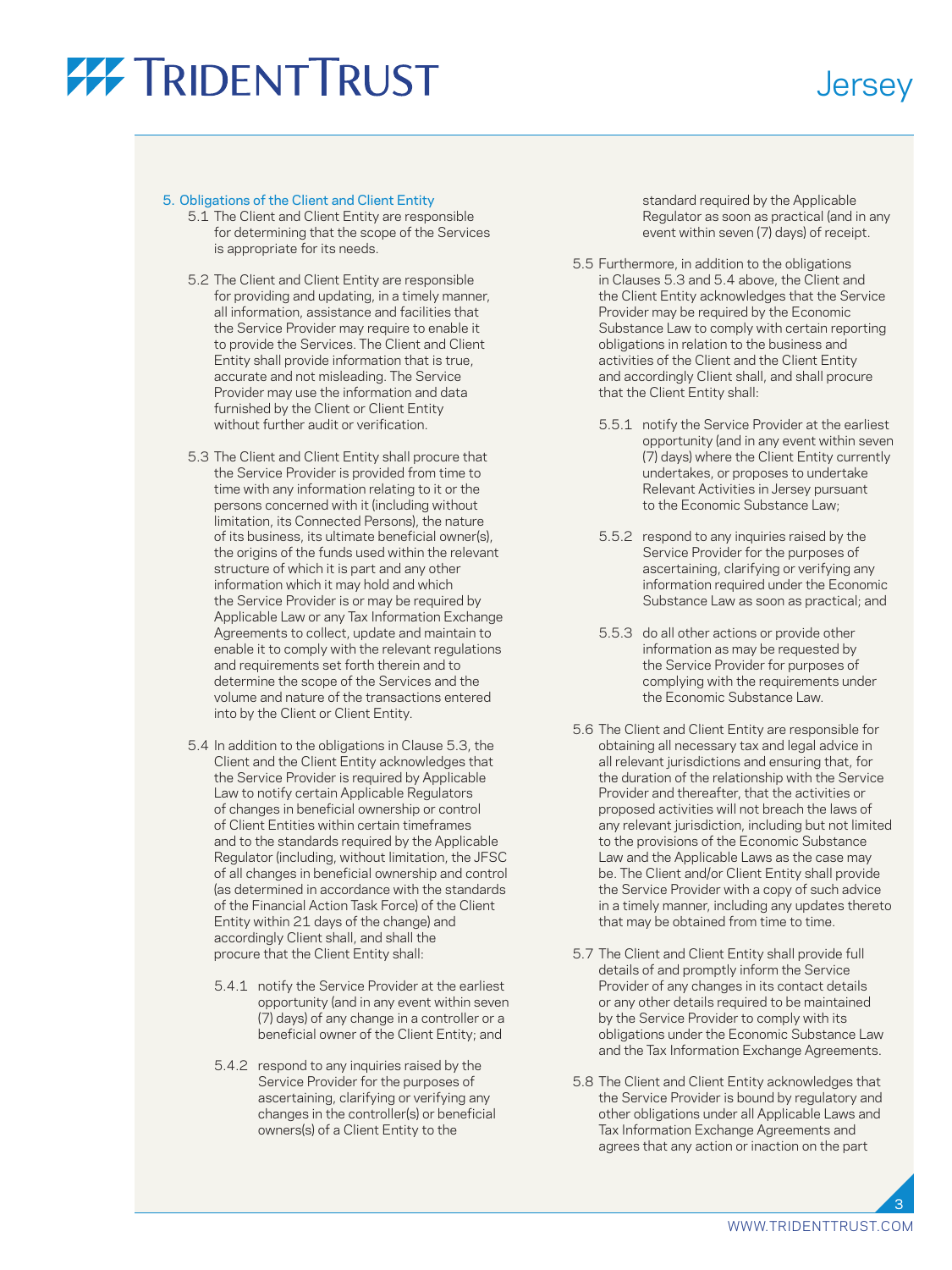of the Service Provider in carrying out such obligations shall not constitute a breach of the Service Provider's duties under any Agreement.

- 5.9 The Client or Client Entity shall immediately inform the Service Provider of any matters that might affect the Service Provider's willingness to provide, or continue to provide, any of the Services.
- 5.10 The Client or Client Entity represents and warrants to the Service Provider that it has never been declared bankrupt or en desastre and that it is financially solvent at the time this Agreement is entered into. Unless previously disclosed to the Service Provider in writing and are acceptable to the Service Provider, any assets and/or cash that are introduced to the Service Provider should be free from any form of legal encumbrances, restraints or mortgages. If at any stage during the terms of this engagement, the Client or Client Entity is rendered insolvent, declared bankrupt or en desastre (or any analogous provisions under the laws of any applicable jurisdiction), or enters into a voluntary arrangement with its creditors, the Client or Client Entity shall notify the Service Provider immediately.
- 5.11 The Client and/or Client Entity shall, and if necessary, give the Service Provider authority, that if it becomes involved in the trading of securities, that such disclosure shall be made to the relevant securities commission.
- 5.12 The Client represents that if they are, or subsequently believe they are or have become, a PEP, it will undertake to disclose full details of the exposure.
- 5.13 The Client and Client Entity acknowledges that in connection with the provision of the Services, the Service Provider may instruct a legal advisor or other third party provider of services. Any costs associated with the Services provided by such third parties shall be invoiced to and settled by the Client and/or the Client Entity.

#### 6. Fees & Invoicing

- 6.1 The Service Provider's schedule of fees are those which have been agreed between the Service Provider and Client or Client Entity and in the absence of such agreement, shall be the fees and charges of the Service Provider as published from time to time and which are available upon request.
- 6.2 The Service Provider may charge additional fees for the provision of Services where the volume of work required to be carried out by the Service Provider is greater than expected. For example

as a result of the Service Provider having to deal with unexpected situations such as litigation against the Client (actual, pending or threatened), Client Entity and/or its directors, seizure of assets of the Client or Client Entity (actual, pending or threatened), any regulatory authorities requesting information from the Client or Client Entity, the Client Entity's instructions or lack thereof, failure, delay or other deficiency in providing information, the Service Provider having to deal with outstanding queries, and the inaccuracy of any material, or otherwise.

**Jersey** 

- 6.3 Fees for services not included in the Agreement or as meant in this Clause 6 will be charged on a time spent basis at the prevailing hourly rate commensurate with the work undertaken and the seniority of the person doing the work, such hourly rates being available on request from the Service Provider.
- 6.4 The Service Provider shall not be required to incur any expenses or make any payments in the course of providing the Services unless the Service Provider is in receipt of sufficient funds in advance.
- 6.5 Invoices for the Services (which will include the amount of any disbursements incurred by the Service Provider) will be issued to the Client or Client Entity's via email.
- 6.6 Disbursements incurred by the Service Provider may include but not limited to out of pocket expenses, travel costs for the Service Provider, postage, faxing, filing and photocopying.
- 6.7 Terms of payment are settlement within 30 days. Where there is more than one client, each shall be jointly and severally liable for the Service Provider's fees.
- 6.8 If the fees are not paid within 30 days, the Client or Client Entity shall be in default without a notice of default required.
- 6.9 Subject to prior written notice that fees due to the Service Provider has not been paid within 90 days from the invoice date, the Service Provider reserves the right (until all unpaid invoices plus interest, if any charged, are paid in full) to:
	- 6.9.1 cease to provide the Services;
	- 6.9.2 charge interest from the due date, at the rate of 2% per month on the invoice amount calculated daily based on the appropriate annual interest rate;
	- 6.9.3 sell, lien, or obtain a charge over any assets in the Service Provider's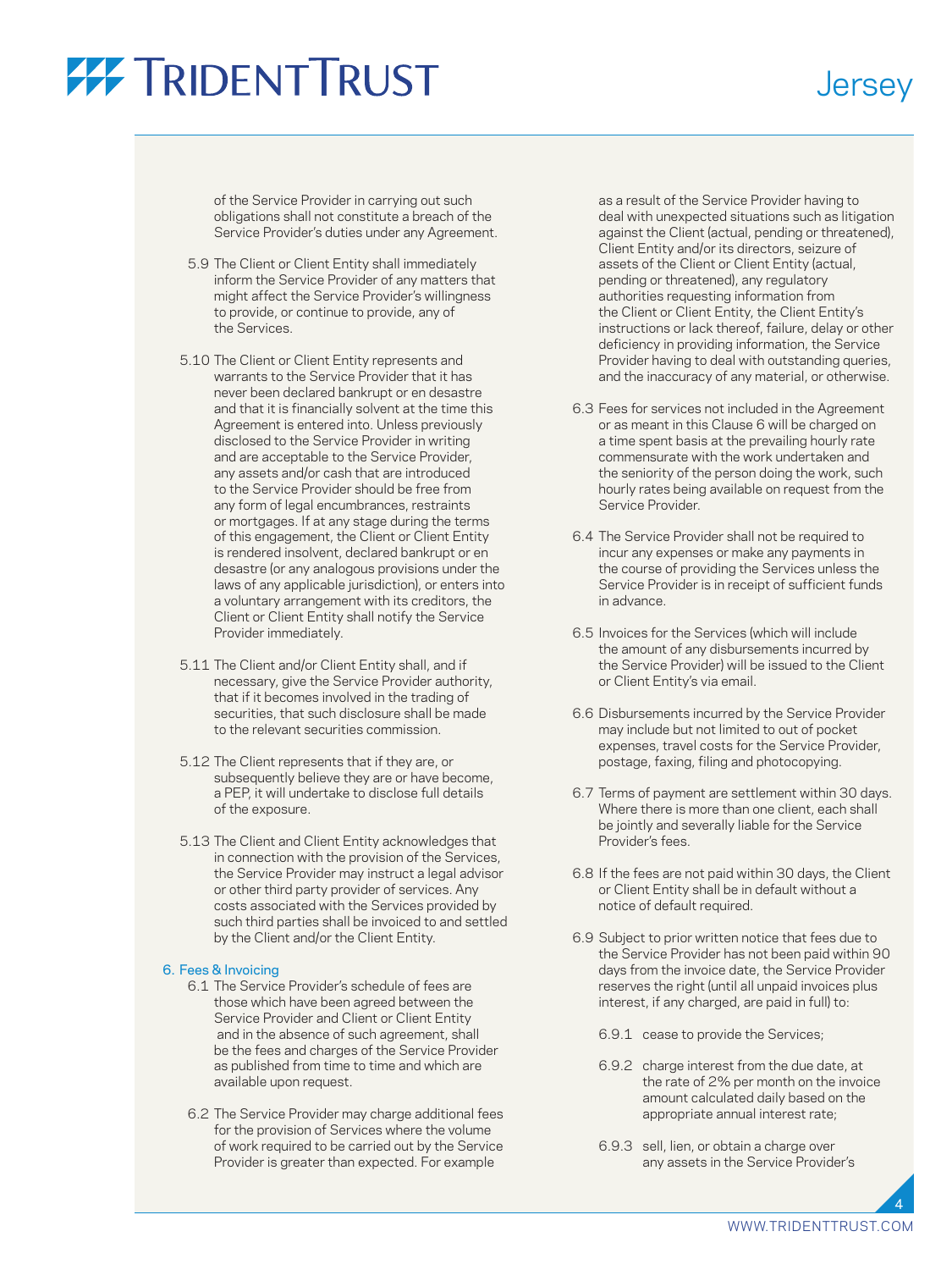### **Jersey**

possession or control and notwithstanding any conflict of interests; and/or

- 6.9.4 wind up any company (including a Client Entity), selling off its assets in order to pay any outstanding invoices and interest.
- 6.10 The Service Provider shall be entitled to settle any amount due for the Services with any monies in the Client's bank account or Client Entity's bank account or otherwise held by the Service Provider on behalf of the Client or Client Entity.
- 6.11 All costs incurred by the Service Provider to collect any amounts outstanding either in connection with legal proceedings conducted or otherwise shall be borne and paid by the Client or Client Entity on a time-spent basis.
- 6.12 The Service Provider is entitled to charge for each notice of default, reminder notice or request for payment of an overdue invoice. The minimum amount charged in respect of the collection of any outstanding amounts (either in connection with legal proceedings conducted or otherwise) will be GBP 250 (two hundred and fifty pounds sterling).

### 7. Termination of Services

- 7.1 This Agreement may be terminated by the parties to the Agreement by giving no less than 90 days written notice or any shorter period as agreed in writing from time to time. In such event the obligations of the parties shall cease and terminate.
- 7.2 Without prejudice to the right of the Service Provider under Clause 7.4, each party to the Agreement may terminate the Agreement if the other party to the Agreement committed a material breach of the Agreement, provided that a prior written notice of such material breach has been given and the material breach has not been remedied by that party within 30 days of the giving of such notice. The inability of a Client or Client Entity to meet its payment obligations or any requirement on the Client or Client Entity to provide information or documentation to the Service Provider arising out of the Agreement shall always be considered a material breach.
- 7.3 To the extent possible under Applicable Law, each party to the Agreement may terminate the Agreement with immediate effect in the event that:
	- 7.3.1 a request for a moratorium, bankruptcy (including, without limitation, within the meaning of the Interpretation (Jersey)

Law 1954) or other insolvency proceedings of any nature relating to another party to the Agreement has been filed or made;

- 7.3.2 the other party to the Agreement has been declared insolvent or bankrupt (including, without limitation, within the meaning of the Interpretation (Jersey) Law 1954);
- 7.3.3 the assets of the other party to the Agreement are subject to attachment of material substance;
- 7.3.4 the Service Provider ceasing to have the necessary regulatory licences to perform the Services;
- 7.3.5 the circumstances are such that the Service Provider cannot reasonably be expected to continue to provide the Services to the Client or Client Entity, including but not limited to suspicion of fraudulent or criminal activities of the Client or Client Entity or any of its affiliates;
- 7.3.6 a receiver has been appointed or circumstances have arisen which entitle a court of competent jurisdiction or a creditor to appoint a receiver, the Viscount or manager or any other person has taken possession of or sold any assets of the other party to the Agreement;
- 7.3.7 any arrangement or composition has been made with the creditors of the other party to the Agreement or an application has been made to a court of competent jurisdiction for the protection of such creditors in any way;
- 7.3.8 the other party to the Agreement has ceased to trade; and/or
- 7.3.9 the other party to the Agreement has taken or suffered any similar or analogous action in any jurisdiction in consequence of debt.
- 7.4 The Service Provider shall be entitled to either resign as Service Provider by written notice or terminate this Agreement with immediate effect by written notice to the Client or the Client Entity in the event:
	- 7.4.1 that any legal proceedings are commenced against the Client or Client Entity (including any injunction or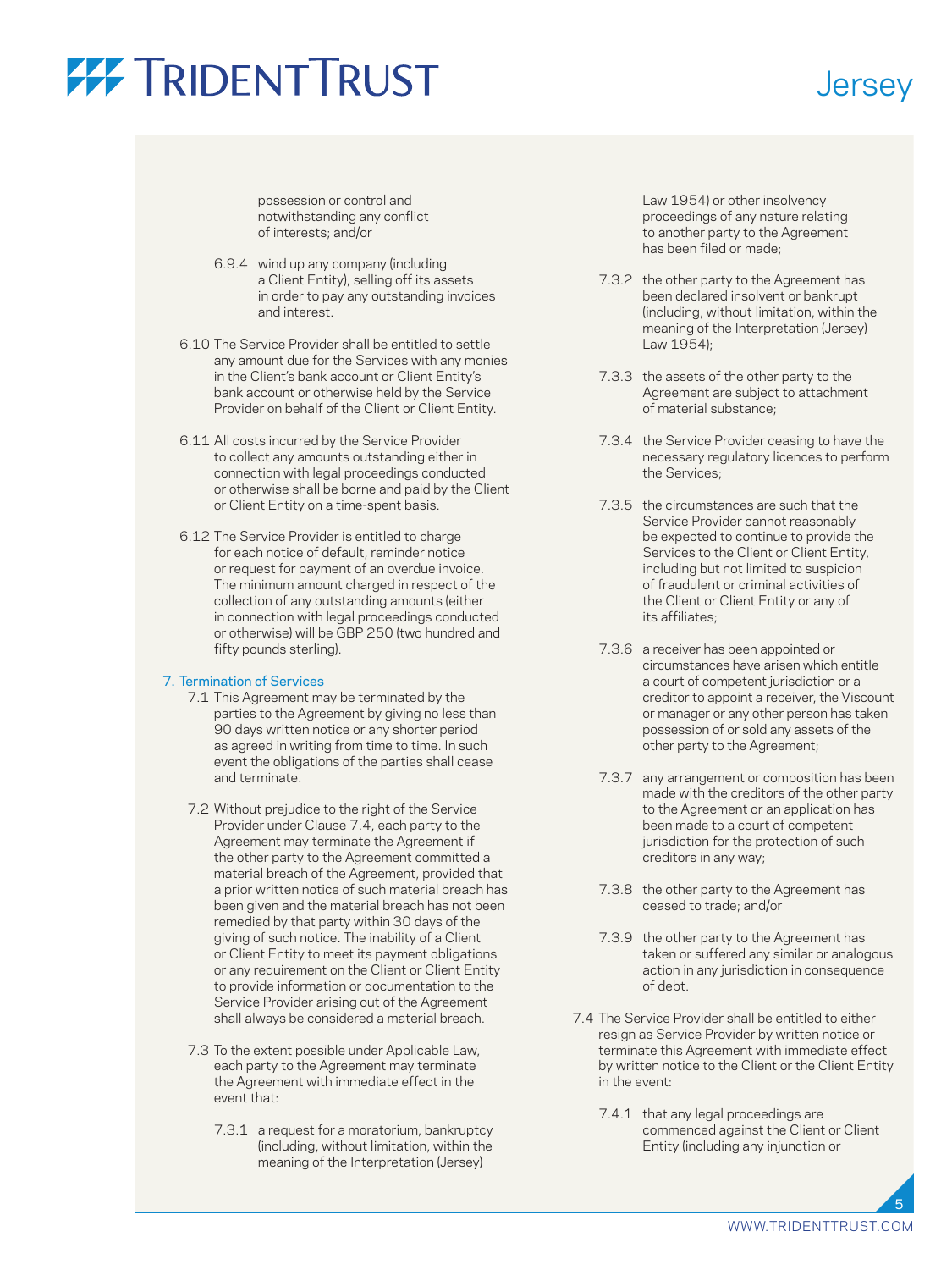### **Jersey**

investigation proceedings or any incident that may bring the reputation or standing of the Service Provider into disrepute); or

- 7.4.2 the Client or the Client Entity breaches the provisions of Clause 5.4 (and in such event the Client and the Client Entity hereby consents to the Service Provider, in its discretion or as may be required by Applicable Law, notifying the Applicable Regulator of the termination of the Agreement and any deficiencies (including omissions) in the information relating to the relevant Client Entity's controller(s) or beneficial owner(s)).
- 7.5 Termination shall be without prejudice to any rights or liabilities of any party either arising prior to termination or arising in respect of any act or omission occurring prior to termination.
- 7.6 In the event of termination, the Service Provider shall not be obliged to return all or any part of the fees and expenses paid to it hereunder (save for amounts paid on account of disbursements to be incurred).
- 7.7 In the event of termination the Service Provider and the Client and/ or Client Entity shall each arrange that all such acts are done as may be necessary to give effect to such termination and the Client or Client Entity shall within 30 days of the date of termination procure the appointment of a successor service provider and the Service Provider shall, subject to payment of all amounts due to it, co-operate with the Client or Client Entity in relation to such appointments.
- 7.8 The Service Provider shall be responsible for the preparation and filing of the necessary resolutions/minutes required to effect any transfer to a successor service provider and the applicable rate for undertaking this Service shall be invoiced and settled by the Client or Client Entity prior to the filing of the resolutions/minutes.
- 7.9 The Client and Client Entity acknowledges that notwithstanding the right of the Service Provider to terminate or suspend its Services in accordance herewith the Service Provider may have continuing regulatory/ fiduciary duties under Applicable Law. Accordingly, without prejudice to its rights, it is agreed that the Service Provider shall be entitled (but not obliged) to continue to provide its Services so as to discharge such duties and shall be entitled to charge its applicable rate for the provision thereof.

### 8. Complaints

 8.1 The Service Provider has established a complaints procedure. Any formal complaint must be made in writing by the Client or Client Entity and addressed to the Service Provider. The Service Provider shall acknowledge the complaint in writing within five (5) days (excluding Saturdays, Sundays and public and bank holidays in Jersey) and shall investigate each complaint. The Client or Client Entity will be advised of the findings and any proposal to resolve the complaint. All complaints and the action taken to resolve such complaints shall be monitored by the Service Provider.

- 8.2 If the Client or Client Entity is unsatisfied with any action or proposed action taken to resolve the complaint, the Service Provider will notify the JFSC of the complaint after a period of 90 days of the actions taken to resolve the complaint and that a resolution has not been agreed. The Service Provider will continue to work in collaboration with the Client and/ or Client Entity after this period to find an appropriate solution and may also be required to report to the JFSC on any matters relating to the complaint.
- 8.3 Where the fees charged are not in accordance with those agreed in writing with the Service Provider, any complaint made in connection with the fees charged for the provision of the Services, shall not be considered by the Service Provider to be a complaint.

### 9. Liability

- 9.1 Nothing in this Agreement shall exclude or restrict (or prevent a claim being brought in respect of) any liabilities which cannot lawfully be limited or excluded save to the extent permitted by mandatory Applicable Law.
- 9.2 Neither the Service Provider is liable for damages incurred by the Client or Client Entity:
	- 9.2.1 due to any failure or delay in performance by the Service Provider of its obligations in connection with the Services arising out of or in connection with circumstances, events or causes beyond its reasonable control (including, but not limited to (i) the Client Entity failing to comply with any Applicable Laws, (ii) acts of God, (iii) civil or military disturbances, (iv) outbreaks of war, (v) acts of terrorism, (vi) natural disaster, or any (vii) act of government or any other authority;
	- 9.2.2 due to a breach of this Agreement by the Service Provider, where the Service Provider is able to remedy the breach within 30 days from the date notice of breach is given by the Client or Client Entity and with no subsisting material damage to the Client or Client Entity;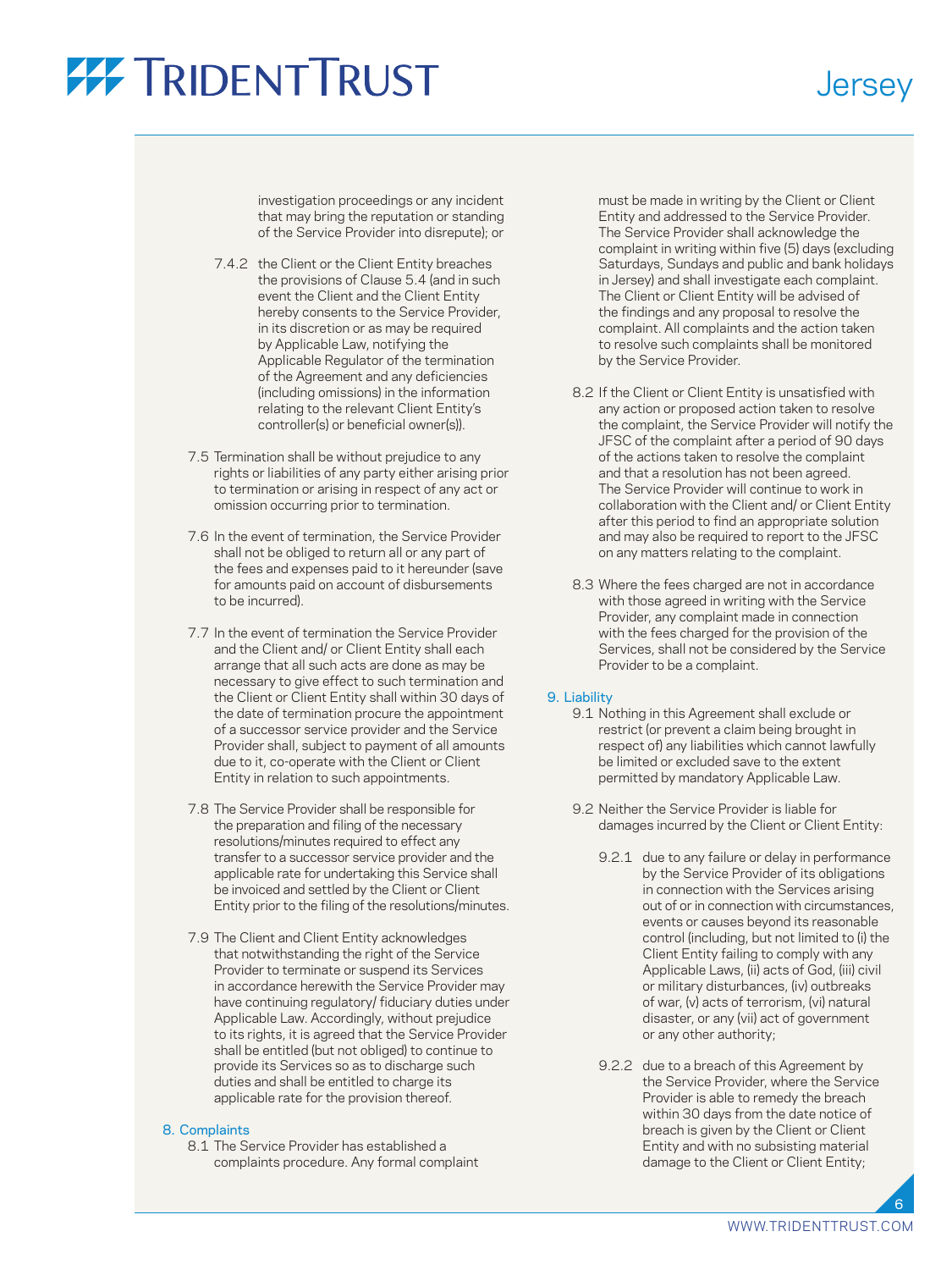- 9.2.3 due to the Service Provider, acting upon instructions given by the Client or Client Entity whether orally or by facsimile transmission or uncoded e-mail or other form of electronic transmission, in particular, where such instructions or actions given by the Client or Client Entity have not been advised or recommended by the Service Provider; or
- 9.2.4 by reason of or arising out of the carrying out or default in carrying out of the Services (or of any other obligations under this Agreement) and/or complying with certain obligations under the Applicable Laws by or on behalf of the Service Provider except to the extent arising directly from fraud, willful misconduct or gross negligence of the Service Provider;
- 9.3 Any liability of the Service Provider will be reduced to take into account any contributory negligence to the extent that the Client and/or Client Entity has contributed to the loss or liability pursuant to Applicable Law.
- 9.4 Any liability of the Service Provider shall be limited to the amount paid out by the professional liability insurance of the Service Provider. If the insurer makes no payment under the insurance, the liability of the Service Provider shall be limited to an amount not exceeding the aggregate amount of the fees paid during the period of 12 months prior to the occurrence of the event or incident which led to the claim. This limitation applies per year on the aggregate and not per claim.
- 9.5 The Service Provider shall not be liable to the Client or Client Entity for activities conducted or services rendered by third parties or liable for any fees due to third parties for services rendered to the Client or Client Entity.
- 9.6 The Service Provider will not be liable to the Client or Client Entity for any losses which arise as a direct or indirect result of:
	- 9.6.1 the acts or omissions of any other person;
	- 9.6.2 the provision of incomplete, misleading or false information by the Client, Client Entity or its Connected Persons; and/or
	- 9.6.3 any actions taken by the Client or Client Entity in breach of this Agreement, the Economic Substance Law, Applicable Law and/or the laws of the jurisdiction that apply in relation to the Client or the Client Entity.
- 9.7 The Service Provider shall not be liable:
	- 9.7.1 for any loss of goodwill, any indirect or consequential losses, direct or indirect loss of business opportunity or profits, special, incidental, punitive or exemplary loss, damage or expense; or

**Jersey** 

 9.7.2 arising by reason of any delay to act upon instructions and requests received by the Client or Client Entity where such delay is due to circumstances beyond its reasonable control.

#### 10. Indemnity

- 10.1 During the term of this Agreement and after termination of this Agreement, the Client agrees to indemnify and hold harmless the Service Provider and any of its affiliates, directors, officers and employees from and against any claims, losses, due to the provision of services provided by the Service Provider acting upon instructions given by the Client and/ or Client Entity whether orally or by facsimile transmission or e-mail or other forms of electronic communication and from demands whatsoever including but not limited to claims from third parties relating to or arising from the provision of or the failure to provide the Services, (except fees due to third parties for services rendered to the Client or Client Entity), except in the event of gross negligence, breach of trust, wilful misconduct or fraud on the part of the Service Provider or any of its affiliates, directors, officers and employees.
- 10.2 Where there is more than one Client, all indemnities in the Agreement shall be given to the Service Provider on a joint and several basis and each Client waives any rights it may have under Jersey customary law in relation to the enforcement of the indemnities (including, without limitation, the droit de discussion and the droit de division).

### 11. Confidentiality

- 11.1 Subject to Clause 5.7 the Service Provider shall use all reasonable endeavours to keep information provided to it by the Client or Client Entity confidential.
- 11.2 The Service Provider shall not disclose any Confidential Information relating to the Client or Client Entity to any third party, except as and only to the extent that such:
	- 11.2.1 disclosure is reasonably necessary or desirable for the proper performance of its duties;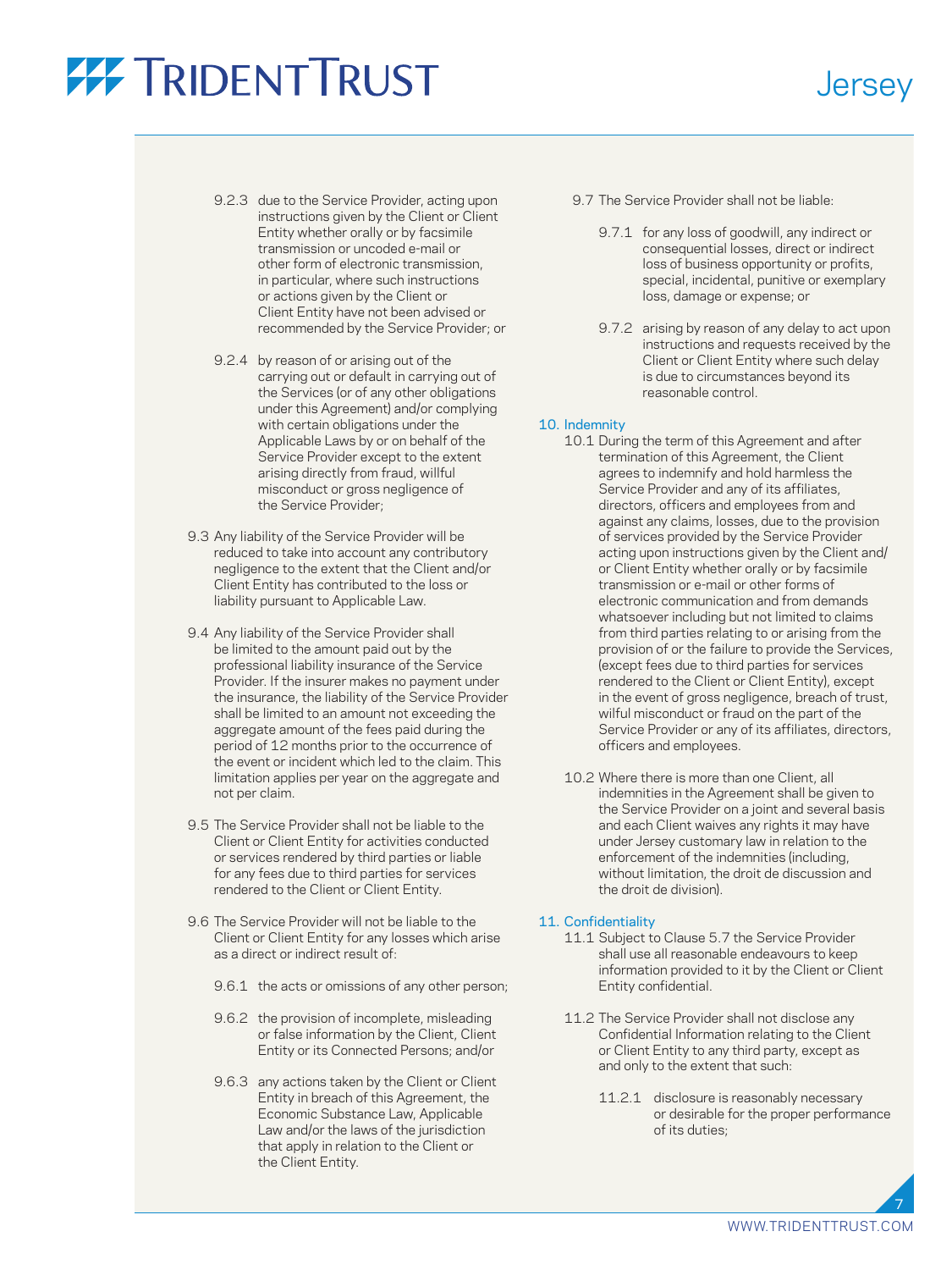### **Jersey**

- 11.2.2 disclosure is made to other entities or persons within the Service Provider's group and/or any subcontractor retained to perform part or all of the Services on behalf of the Service Provider;
- 11.2.3 disclosure is required under Applicable Law;
- 11.2.4 disclosure is required upon the order of any court or other governmental, tax, supervising or regulatory body; or
- 11.2.5 information is within, or falls within the public domain through no fault of the Service Provider.
- 11.3 The Client or Client Entity agrees to reimburse any costs that the Service Provider may incur in complying with any such disclosure requirement relating to the Client or Client Entity or the Services if requested in accordance with clause 11.2.4.
- 11.4 The Service Provider may under Applicable Law be required to report and disclose unusual transactions it becomes aware of in respect of the Client or Client Entity to the relevant authorities. The Service Provider is not liable in respect of any damages resulting from or relating to such reporting or disclosure.
- 11.5 Any report, letter, information or advice the Service Provider gives to the Client or Client Entity pursuant to its representation is given in confidence solely for the purpose of such representation and is provided on condition that the Client or Client Entity undertakes not to disclose same without the Service Provider's prior written consent.
- 11.6 Notwithstanding any provision hereof the Service Provider shall be entitled and is irrevocably authorised to open and read all and any correspondence, letter, fax or other communication received by the Service Provider on behalf of the Client or Client Entity.

### 12. Conflict of Interest

 12.1 The Service Provider shall discharge its duties in good faith, with due professional care, in the best interest of the Client or Client Entity and in accordance with Applicable Law. The Service Provider shall not do or omit to do anything which it considers to be in conflict with the lawful interests of the Client or Client Entity.

- 12.2 If the Service Provider becomes aware or is notified of a material conflict of interest or duty which affects the interests of the Client or Client Entity, the Service Provider:
	- 12.2.1 shall consider how to manage such conflict of interest and to the extent it considers appropriate in the circumstances, shall notify the Client or the Client Entity and put procedures in place in relation to confidentiality and independence of advice; and
	- 12.2.2 is authorised to continue to act in all applicable capacities notwithstanding any such conflict of interest.
- 12.3 Where any benefit, whether direct or indirect, is received by the Service Provider in respect of:
	- 12.3.1 any purchase or sale of investments;
	- 12.3.2 a member of the Service Provider acting in any capacity for or in connection with any company, partnership, investment fund, scheme or other entity the shares, interests, notes or units of which are comprised in the assets of any Client;
	- 12.3.3 any arrangement entered into on behalf of any Client or Client Entity; or
	- 12.3.4 the provision of any other services to or in connection with any Client or Client Entity, the Service Provider will pay any such benefit obtained (less any agreed fees and expenses reasonably incurred in the provision of Services relating to the relevant transaction) to the Client or Client Entity.
- 12.4 Unless otherwise agreed with the Client or Client Entity in writing, the Service Provider, is not precluded from acting in any transaction or for any other person, customer, company, firm or other entity with which the Client or Client Entity is associated with in any way.
- 12.5 The Service Provider shall not be obliged to disclose to the Client or Client Entity any matter, finding or other information:
	- 12.5.1 if this would be in breach of any duty of confidence to any other person;
	- 12.5.2 which comes to the attention of the Service Provider, but which does not come to the actual attention of any principal contact dealing with (or for) the Client or Client Entity; or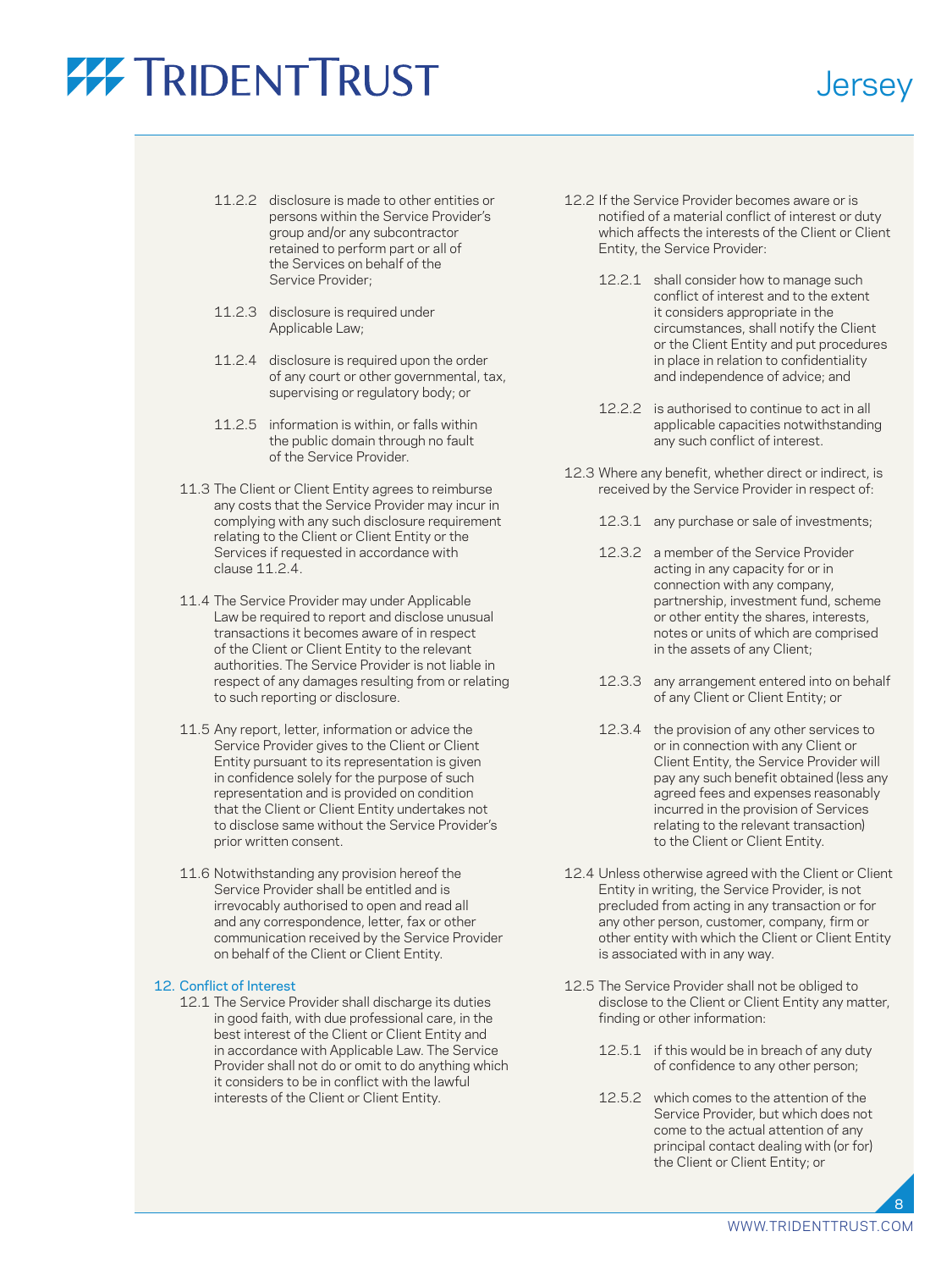### **Jersey**

 12.5.3 if such disclosure would be contrary to any Applicable Law or regulation.

### 13. Use of Data

- 13.1 The Client and the Client Entity acknowledges and agrees that the Service Provider will be entitled to process Relevant Data (noting, for the avoidance of doubt, that Relevant Data may include sensitive data for the purposes of the Data Protection Law), including but not limited to transmission of the Relevant Data, to, from and within the Service Provider's group worldwide and to and from any subcontractors engaged by the Service Provider to perform all or part of the Services on behalf of the Service Provider, thereby allowing worldwide access to the Relevant Data, to designated staff members of the Service Provider's group and/or subcontractors with on a need to know basis.
- 13.2 The Relevant Data may be obtained either from the Client or Client Entity or from other (public) sources, whether or not prior, on or after the date of establishing a relationship with the Client or Client Entity.
- 13.3 The Relevant Data will be used:
	- 13.3.1 to the extent permitted by Applicable Law and only for the purposes of communication with the Client or Client Entity (including but not limited to direct marketing), management of the relationship with the Client or Client Entity, performance of the Services and conducting compliance procedures imposed on the Service Provider by Applicable Law; and/or
	- 13.3.2 to assist the Service Provider to comply with Tax Information Exchange Agreements and accordingly the Service Provider may share Relevant Data with relevant tax authorities who may in turn share the same with any other tax authorities.
- 13.4 Relevant Data will be handled in accordance with the fair processing notice available at [https://](https://tridenttrust.com/legal-pages/data-protection) [tridenttrust.com/legal-pages/data-protection](https://tridenttrust.com/legal-pages/data-protection).
- 13.5 The Relevant Data will not be sold or licensed to third parties.
- 13.6 The Client and Client Entity acknowledges and agrees that the Service Provider will be entitled to engage third parties (processors) to process the Relevant Data.
- 13.7 The Client and the Client Entity confirms its understanding of the processing of the Relevant

Data and, as far as required hereby,

unambiguously grants consent to the processing of the Relevant Data as set out above. The Client and Client Entity represents and warrants that the consent of the Data Subject for such processing has been obtained in so far as necessary.

 13.8 From time to time the (i) JFSC or its Connected Persons, (ii) the accountants of the Service Provider's group or (iii) any sub-contractor or its Connect Persons may need to access and audit any files the Service Provider has created in the provision of the Services to the Client or Client Entity.

### 14. Anti-Money Laundering Legislation

- 14.1 The Service Provider has certain responsibilities under the PC (J)L 1999 to confirm the identity and permanent address of our clients and source of funds (or wealth, as the case may be). The Client or Client Entity shall be asked to provide documents to establish the correctness of such details.
- 14.2 The Client or Client Entity shall provide this information promptly and hereby represents and warrants that such information shall be true, accurate and up to date. The Service Provider may restrict payments if they are to be made to third parties or to bank accounts not in the Client's name(s) or the Client Entity's name(s), or held in a jurisdiction outside Jersey and the EEA or where the Service Provider has suspicion of money laundering or illegal activity.
- 14.3 The Client and Client Entity represents and warrants that it is not and will not be engaged, either directly or indirectly, in any illegal activities including but not limited to money laundering, terrorism financing, supply of arms or military equipment, tax fraud or involvement in bribery or corruption concerning public bodies or public officials or corrupt transactions with agents. The Client and Client Entity further represents and warrants that it is not and will not be engaged, either directly or indirectly, in any activities regarded by the Service Provider as being a Sensitive Activity without prior notification and written approval from the Service Provider.
- 14.4 The Client and Client Entity represents and warrants that assets (including cash) are from lawful sources and not deemed to be unlawful or illegal or immoral either in their country of origin or in the country of their ordinary residence or in Jersey within the meaning of the PC(J)L 1999, the Money Laundering (Jersey) Order 2008, the Drug Trafficking Offences (Jersey) Law 1988, the Drug Trafficking (Miscellaneous Provisions (Jersey) Law 1996 and the Terrorism (United Nations Measures) (Channel Islands) Order 2001